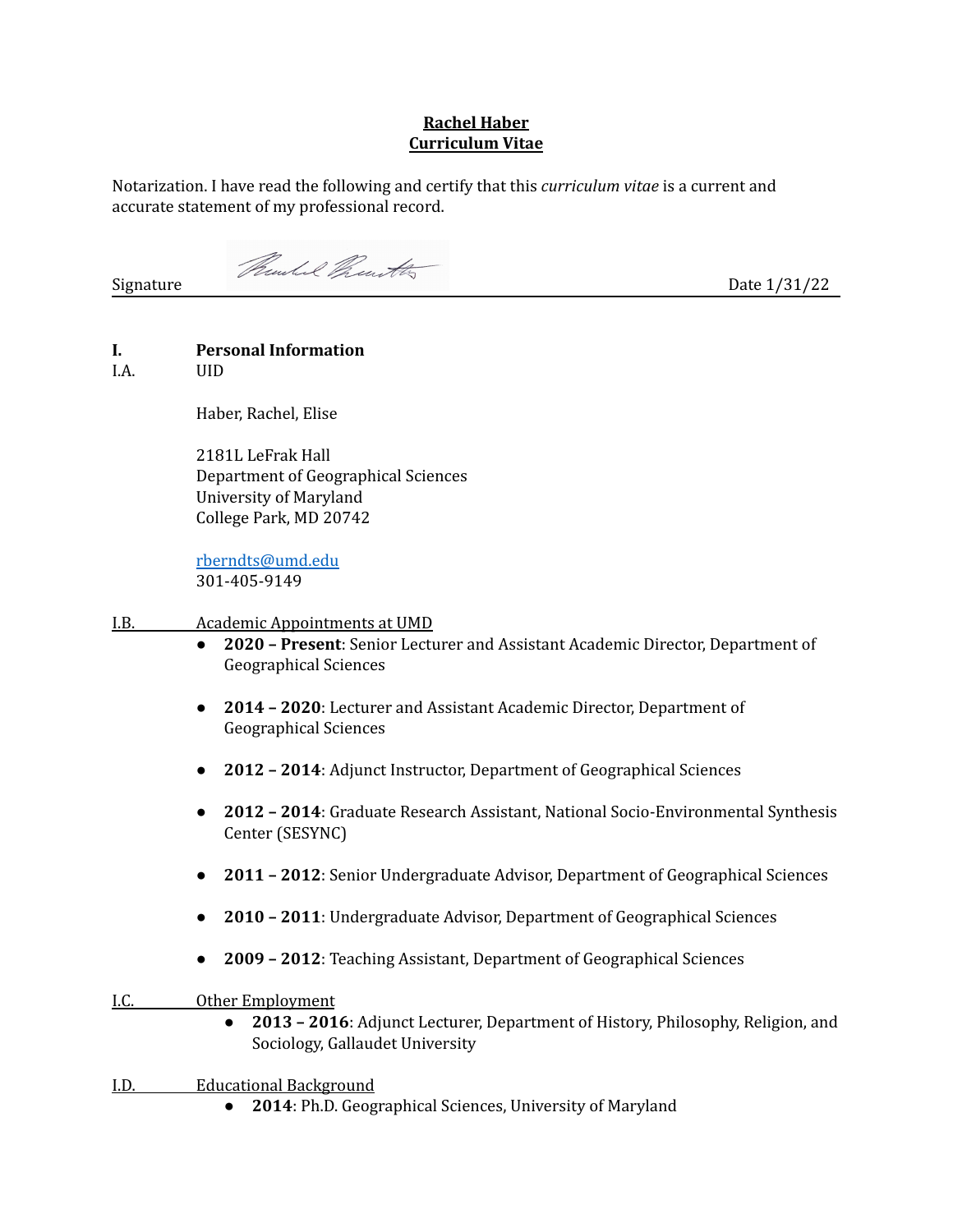• 2008: B.S. Geography (minor in Geographic Information Systems), University of Maryland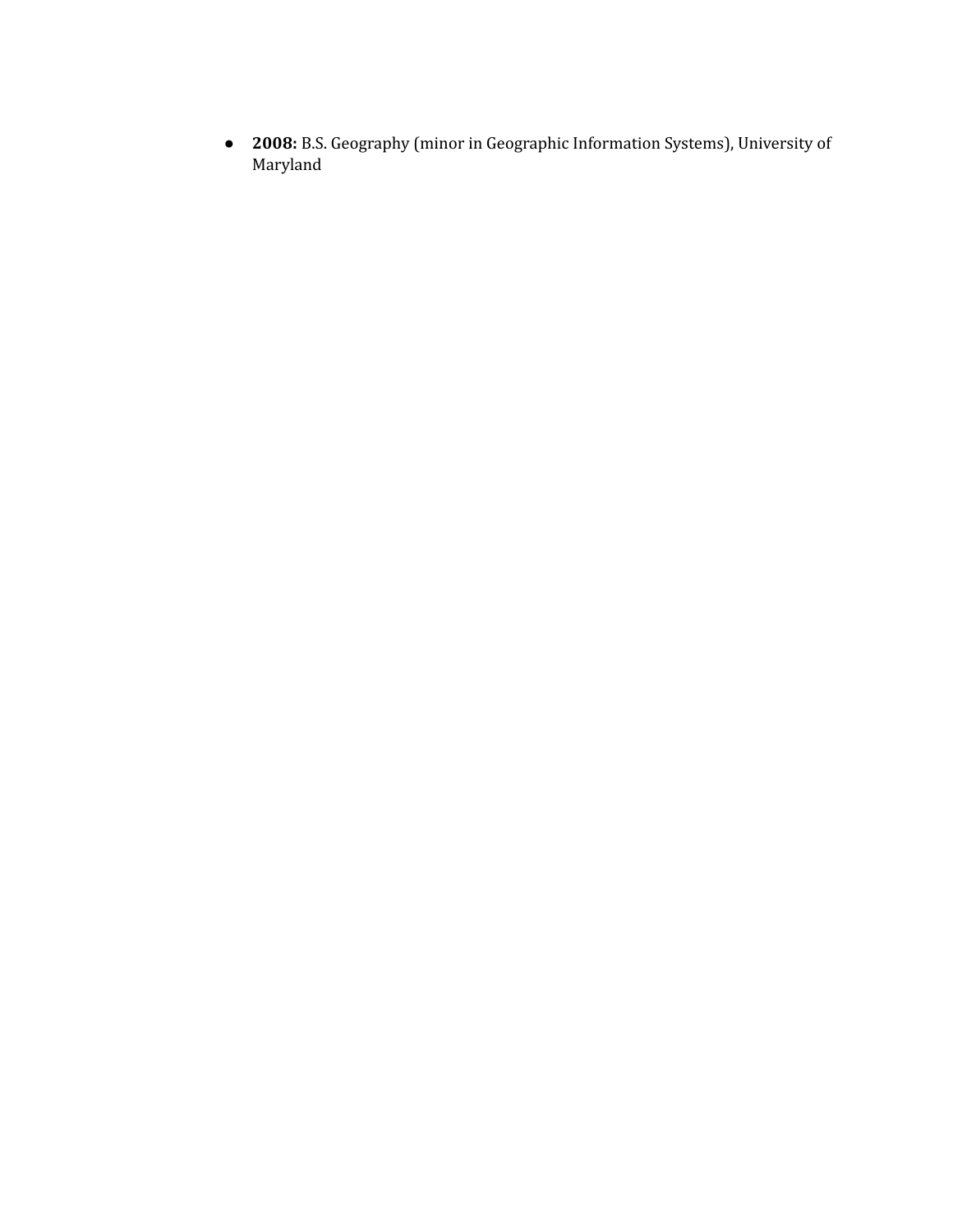#### I.E. Continuing Education

## **2014:**

- Online Education: More Than MOOCs (Inside Higher Education Webinar)
- Experiential Learning Inside and Outside the Classroom (UMD, TLTC)
- ULTP Course Evaluation; Active learning in larger classes with Dr. Melissa Hayes Gehrke (ASTR220) (UMD, TLTC)
- Adapting Your Syllabus for Online Teaching (UMD, LTI)
- Planning for a Blended Course: Getting Started (UMD, LTI)
- Adobe Connect, Beyond the Basics (UMD, LTI)
- Planning to Flip your Course: Getting Started (UMD, LTI)
- MOOCs: Exploring Learning in Open Courses (UMD, OLC)
- Teaching Socio-Environmental Synthesis with Case Studies (SESYNC)
- Science of Team Science Workshops (SESYNC)

## **2015:**

- Chesapeake Project Workshop (UMD Office of Sustainability)
- BYODevice Seminar (UMD, TLTC)

## **2016:**

- Faculty and Debate Workshop (Oral Communication Center, UMD COMM)
- Learning Technologies Institute Course Design and tools Workshops (UMD, LTI and DIT)
- Why Won't They Talk? Recipes for an Active Classroom Climate (UMD, TLTC)
- Becoming an Ally: Strategies for Responding to Bias (UMD, TLTC)
- *●* Peer Review: Helping Students learn from each other (UMD, TLTC)
- *●* Teaching backwards: learning outcomes and course design (UMD, TLTC)
- Creating Effective Assessments (UMD, OLC)

# **2017:**

- Evidence based: 4 research findings that every instructor should know about (UMD, TLTC)
- Best Practices for Teaching in a Web-based Learning Environment (AAG)
- 101 active learning techniques you can try tomorrow (UMD, TLTC)
- Teaching with technology; using online tools to support group work (UMDTLTC)
- Classroom climate: a great place to learn (UMDTLTC)
- Disability inclusion in the classroom (UMD, TLTC)
- Academic Freedom and Free Speech: Rights and Responsibilities in Higher Ed (UMD OFA)
- Introducing the TERP Classroom 6 round and tiered (UMD, LTI)

## **2018:**

- How to Design Meaningful Mid-Semester Evaluations (UMD, TLTC)
- How Customizing Content using Digital Tools Can Make Education Student Focused: A Northern Alberta Institute of Technology Case Study (Inside Higher Education Webinar)

**2019:**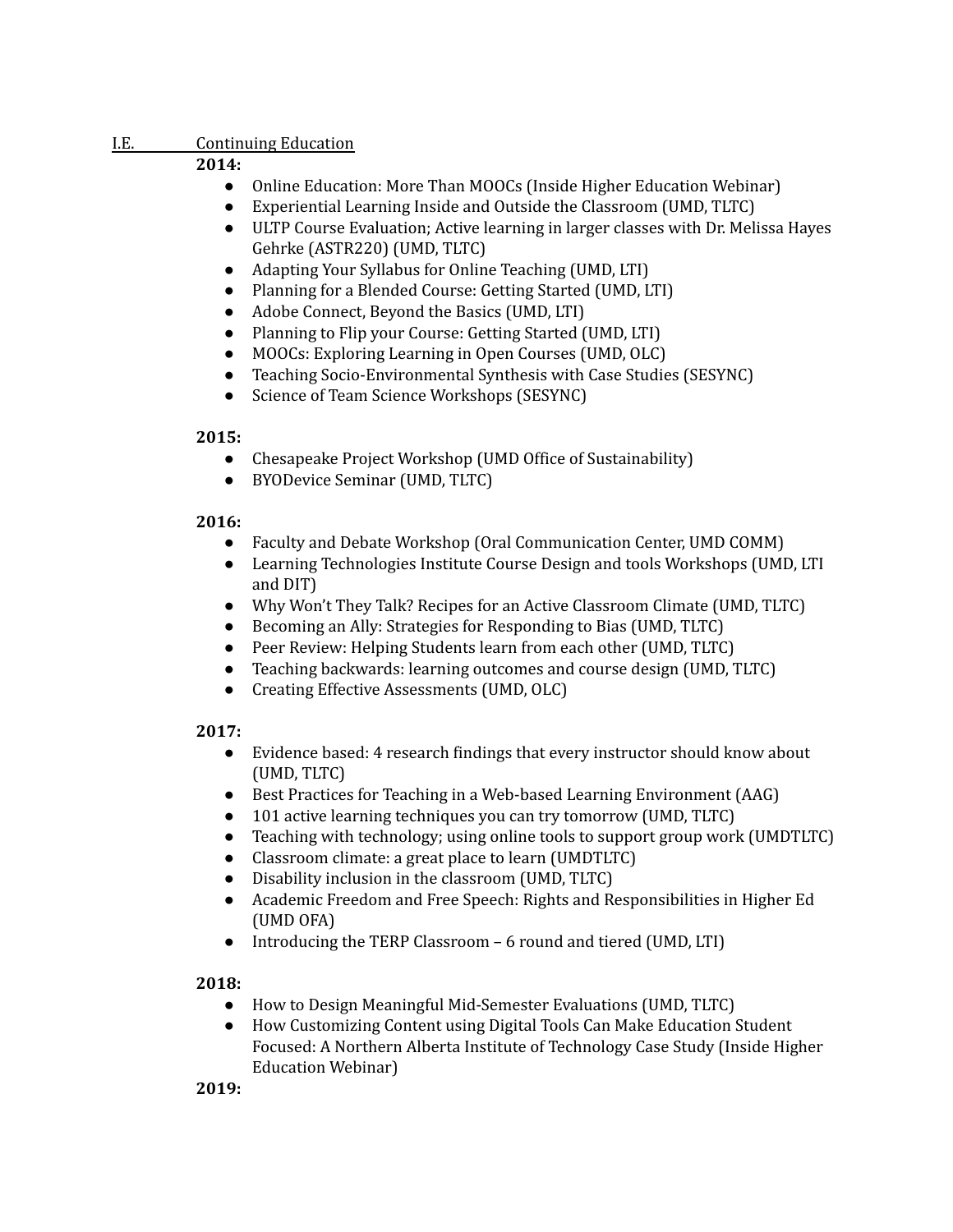- Teaching Climate Change (Critical Geographies Education, Cultural and Political Ecology, and Climate Specialty Groups, AAG)
- Challenges to Teaching World Regional Geography in One Semester (AAG)
- Beyond Holistic Admissions: Diversifying Pipelines into and after Graduate Study (Graduate School)

2020:

- Getting Metacognitive: Teaching Students How to Learn (TLTC)
- Professional Track Faculty Mentor Training Workshop Series (BSOS)
- Distance Learning and Diversity Workshop (TLTC)
- Empathy and Equity in Remote Instruction (TLTC)
- New Accessibility: Students With Disabilities and Access to Technology Seminar (Inside Higher Ed)
- The impact of Covid-19 on undergraduate teaching and learning (AAG)
- Mental Health First Aid Training for Higher Education (Mental Health Association of Maryland)
- In Their Own Words: Being a Learner During the [Pandemic](https://insidehighered.us2.list-manage.com/track/click?u=ed1d2ff123b6b83dd97022f88&id=182fc986c2&e=ac3ab29162) (Inside Higher Ed)
- Flexible by Design (I-Series Workshop)
- Building your UMD Career and Community (Office of Faculty Affairs)
- Increasing Engagement Asynchronously (TLTC)
- Facilitate an Engaging Session with Zoom (TLTC)

2021

- Academic Integrity and Online Assignments (TLTC)
- Questioning Assumptions in Teaching and Learning (Association for Undergraduate Education at Research Universities)
- Reframing the Faculty Role at Research Universities (Association for Undergraduate Education at Research Universities)
- Leading Strategic Change in Undergraduate Education (Association for Undergraduate Education at Research Universities)
- Metacognition Learning Community (TLTC)

2022

- Helping Students in Distress (Counseling Center UMD)
- TerrapinStrong faculty onboarding (UMD)
- I.F. Professional Certifications, Licenses, and Memberships
	- Association of American Geographers
	- National Council for Geographic Education

## II. **Research, Scholarly, Creative and/or Professional Activities**

II.A. Chapters

II.A.1. Books: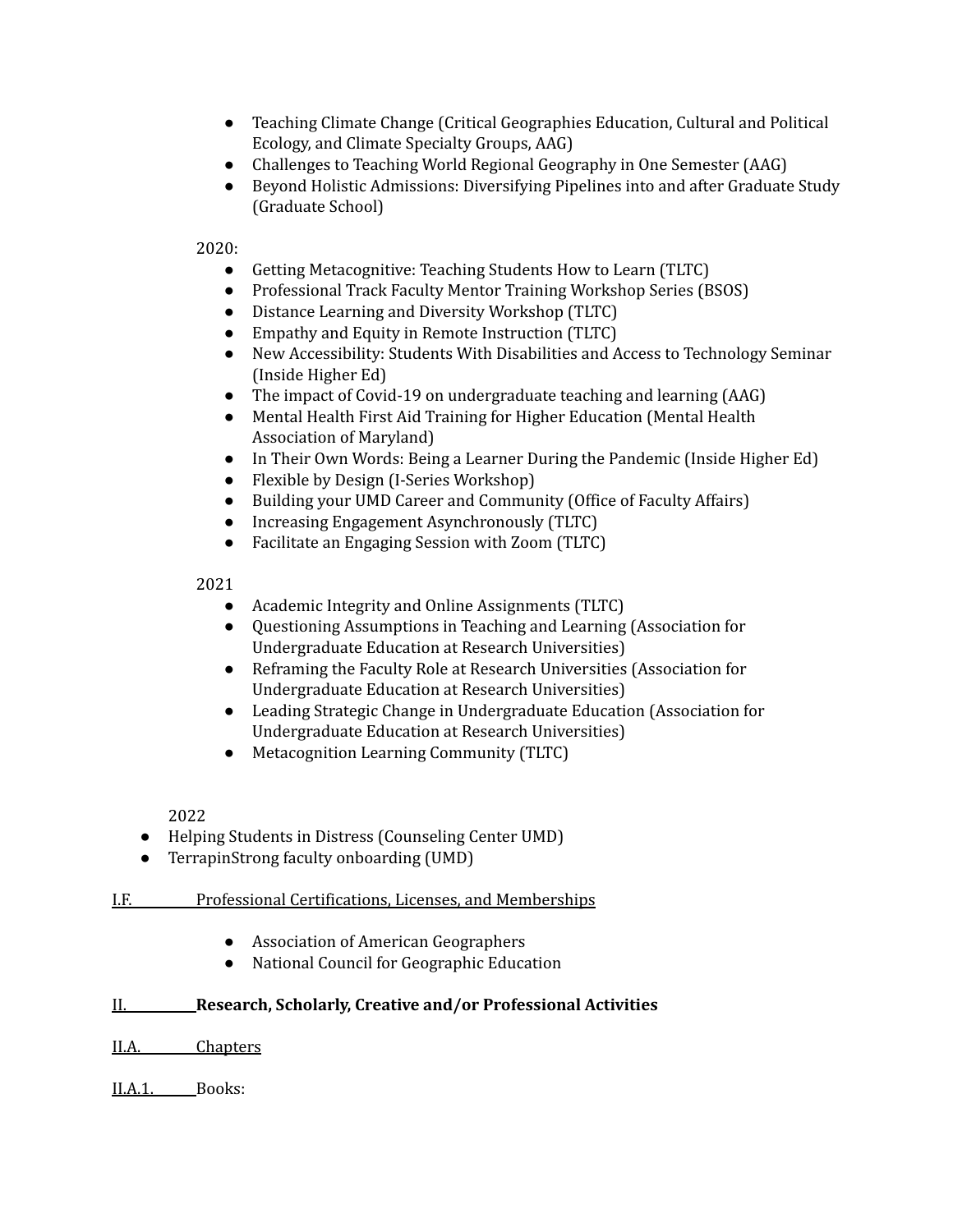● Berndtson, R. and M. Geores. (**2014**). The Jewish farming movement: A bottom-up approach to ecological and social sustainability. In *The changing world religion map*. Ed. S. Brunn.

## II.B. Refereed Journals

- II.B.1. Refereed Journal Articles
	- Berndtson, R. and L. Makanyama. (**2018**). "Online Learning for Geography Undergraduates: Student Perceptions and Motivations." The Geography Teacher 15:4, 145-155.
	- Smith, M.A., Chen, Y., Berndtson, R., Burson, K., and W. Griffin. (**2017**). "Office Hours are Kind of Weird": Reclaiming a Resource to Foster Student-Faculty Interaction. Insight: A Journal of Scholarly Teaching (12): 14-29.
	- Gaches, W., S. Cohen, M. Austin-Smith, R. Berndtson, K. Burson, M. Camper, and Y. Chen. (**2014**). Starting the Conversation: An Exploratory Study of Factors That Influence Student Office Hour Use. College Teaching.
- II.B.2. Invited Reviews of Journal Articles
	- **2022**: The Geography Teacher
	- **2017**: Religions, MDPI
	- **2016**: Religions, MDPI
- II.C. Published Conference Proceedings
- II.C.1. Refereed Conference Proceedings
	- **2019**. Association of American Geographers Conference. Paper presentation: Viticultural Landscapes and Ecosystem Services: A Case of Georgia.
	- **2016**. Association of American Geographers Conference Paper presentation: Student motivations and perceptions surrounding online education: An exploratory study.
	- **2013**. National Council for Geographic Education Conference Paper presentation: An evaluation of the role and success of online education in undergraduate courses.
	- **2013**. Lilly Conference on College and University Teaching Paper presentation: Come right in: What students want from office hours.
	- **2013**. Association of American Geographers Conference Paper presentation: Sustainable agriculture in the Jewish community: a Baltimore, Maryland case study.
	- **2013**. Association of American Geographers Conference Paper presentation: Integration of careers into degree requirements.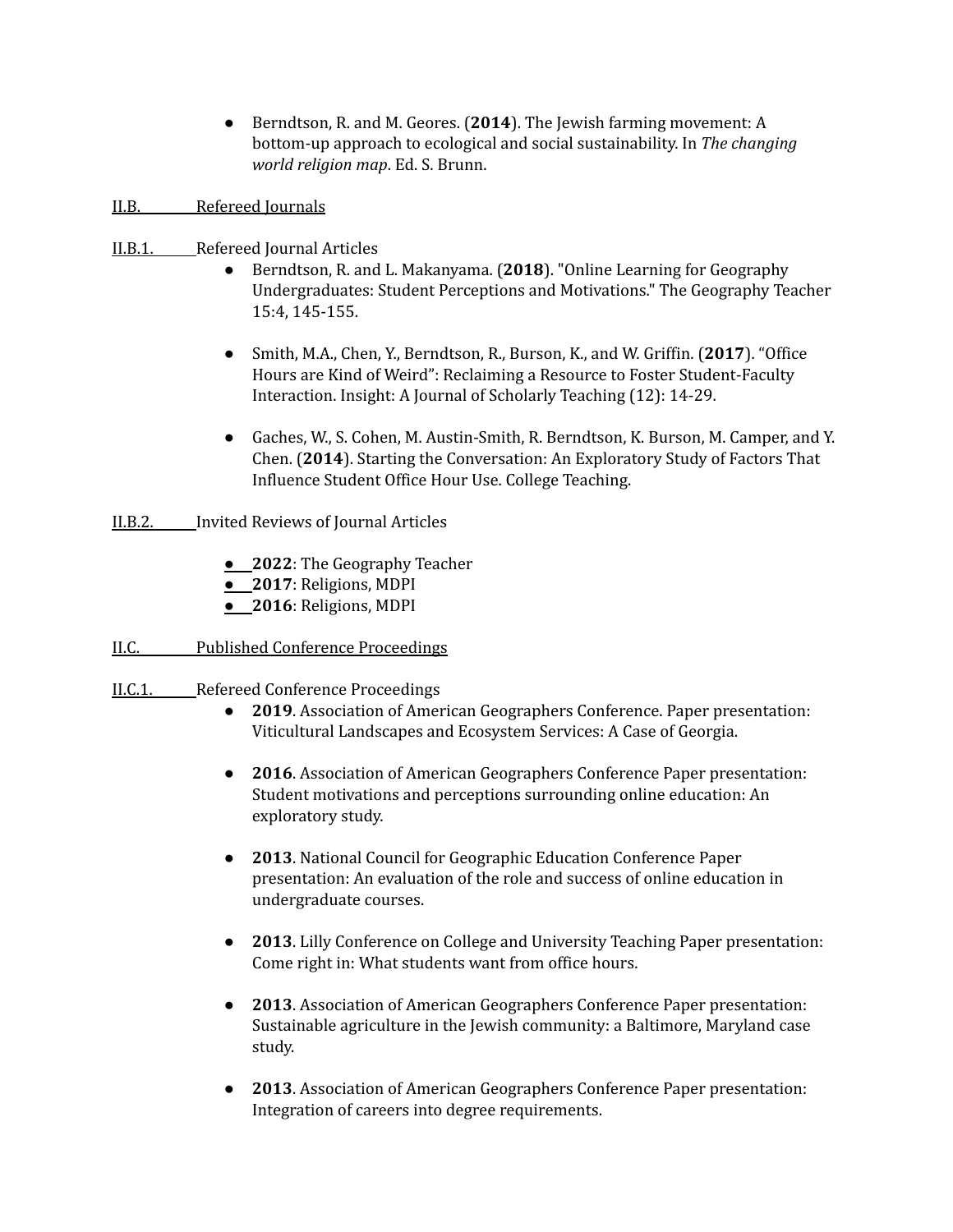- **2012**. Association of American Geographers Conference Paper presentation: University of Maryland Department of Geography's Mid Atlantic Assessments from 2005 – 2010.
- **2012**. Association of American Geographers Conference Paper presentation: The Jewish farming movement takes root in Baltimore, Maryland.
- **2010**. Association of American Geographers Conference Paper presentation: Jewish CSAs: sustaining ethnicity, sustaining earth.

## II.D. Conferences, Workshops, and Talks

#### II.D.1. Invited Talks

● **2015**. Beijing Normal University Department of Geography Presentation: Sustainable Agriculture in the Jewish Community: A Baltimore, Maryland Case Study.

#### II.D.2. Refereed Presentations

- **2019**. Association of American Geographers Conference. Paper presentation: Viticultural Landscapes and Ecosystem Services: A Case of Georgia.
- **2016**. Association of American Geographers Conference Paper presentation: Student motivations and perceptions surrounding online education: An exploratory study.
- **2013**. National Council for Geographic Education Conference Paper presentation: An evaluation of the role and success of online education in undergraduate courses.
- **2013**. Lilly Conference on College and University Teaching Paper presentation: Come right in: What students want from office hours.
- **2013**. Association of American Geographers Conference Paper presentation: Sustainable agriculture in the Jewish community: a Baltimore, Maryland case study.
- **2013**. Association of American Geographers Conference Paper presentation: Integration of careers into degree requirements.
- **2012**. Association of American Geographers Conference Paper presentation: University of Maryland Department of Geography's Mid Atlantic Assessments from 2005 – 2010.
- **2012**. Association of American Geographers Conference Paper presentation: The Jewish farming movement takes root in Baltimore, Maryland.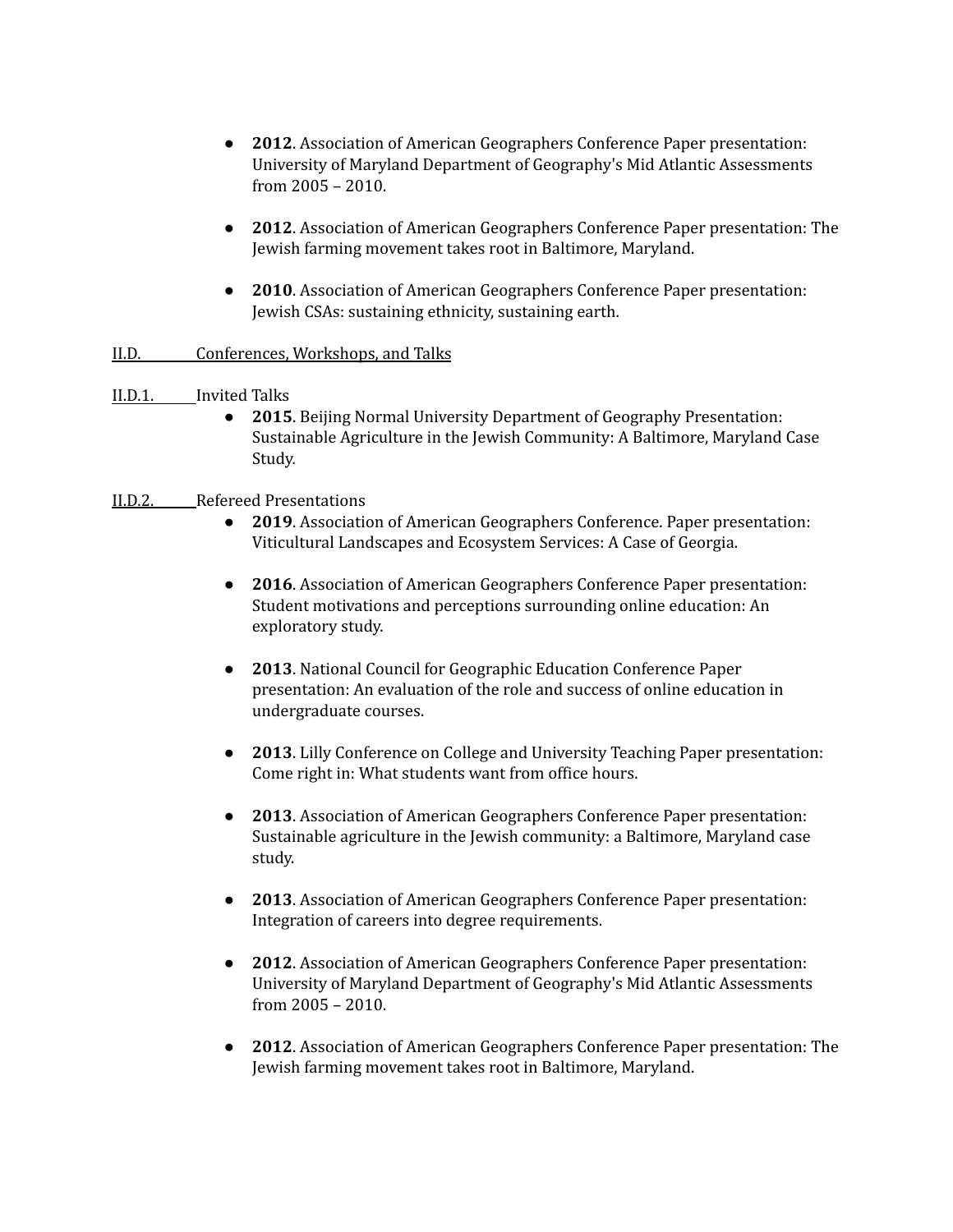- **2010**. Association of American Geographers Conference Paper presentation: Jewish CSAs: sustaining ethnicity, sustaining earth.
- II.D.3. Refereed Posters
	- **2013**. University of Maryland Innovations in Teaching and Learning Conference Poster presentation: My door is open: An examination of student-faculty interactions during office hours (Co presenter with 9 other University of Maryland Lilly Graduate Fellows.
	- **2009**. Association of American Geographers Conference Poster presentation: Shoreline erosion in the Outer Banks, North Carolina, and the resulting political ecology.

#### II.D.4. Refereed Panels

- **2017**. Association of American Geographers Conference. Panel: Teaching and Advising – Careers in Geography.
- **2016**. Association of American Geographers Conference Panel: Enhancing students' employability through internship and work-based learning.
- **2013**. Applied Geography Conference Panel: Beyond the Ivory Tower: Applied Careers for Geographers.
- **2013**. Association of American Geographers Conference Panel: Integrating career preparation into geography programs and curricula.
- II.D.5. Non-Refereed Presentations
	- **2018**. America Georgia Business Council. Panel: Wine, Politics, and Society in Historical Perspective.
	- **2013**. University of Maryland Graduate Student Interaction Day Conference Paper presentation: The Door is open: Office hours that students want to attend (Co presenter with 9 other University of Maryland Lilly Graduate Fellows).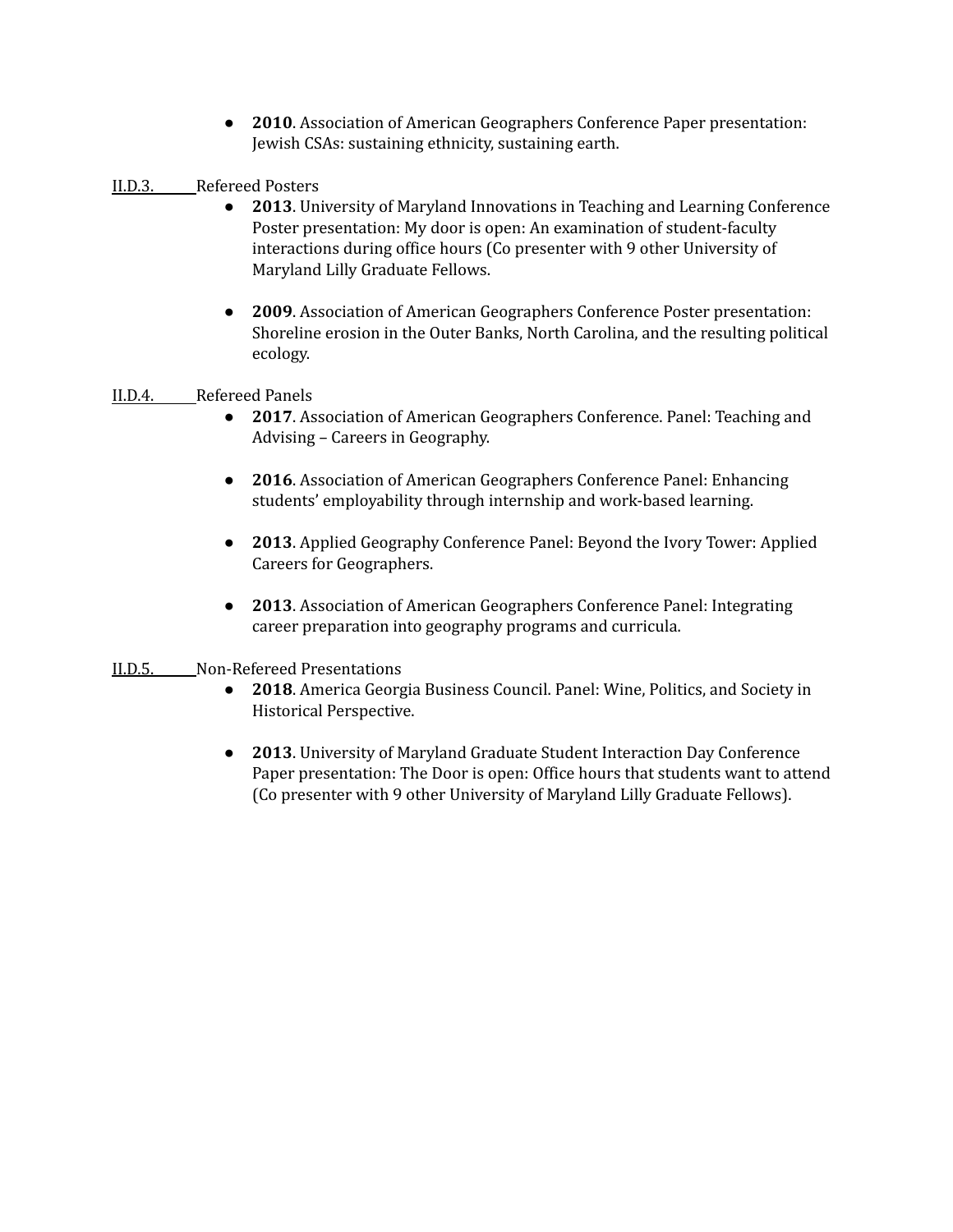#### II.E. Centers for Research, Scholarship, and Creative Activities

## II.E.1. Symposia Organized *(though center)*

- **2013 – 2014**: Graduate Student Research Program, National Socio-Environmental Synthesis Center (SESYNC). Workshop and research program through which natural and social science graduate students learn best practices for interdisciplinary team science, and carry out independent research projects at the Center. Duties: program development, participant recruitment; workshop facilitation, planning, management; and evaluation.
- **2012 – 2013**: Graduate Scholars Program, National Socio-Environmental Synthesis Center (SESYNC). Workshop and online social networking program through which natural and social science graduate students identify and refine socio-environmental topics that are ripe for synthesis. Duties: program development; participant recruitment; workshop facilitation, planning, management; and evaluation.

## II.F. Entrepreneurial, Technology Transfer, and Public Engagement Activities

- **2014 - 2015**: GIS Day organizer and coordinator with UMD GEOG professors and area high school students
- **2010 – 2013**: Maryland Day GEOG table and trivia organizer

## II.G. Other Research / Scholarship / Creative Activities

- **2019 – Present**: UMD Department of Geographical Sciences Student Faculty Interaction Predictors and Outcomes. PI: Dr. Rachel Berndtson.
- **2014 – 2018**: UMD Department of Geographical Sciences Online Teaching Program Student motivations for and perceptions of online courses. PI: Dr. Rachel Berndtson.
- **2012 – 2013**: UMD Lilly Graduate Fellowship. Students' perceptions of office hours, both in-person and virtual. PI: Dr. Spencer Benson.
- **2012 – 2013**: National Socio-Environmental Synthesis Center Graduate Scholars Program. The products and processes of SESYNC thematic development amongst graduate social and natural science graduate students. PI: Dr. Jonathan Kramer.
- **2009 – 2010**: UMD Department of Geographical Sciences Research Assistantship. Cultural sustainability and place-making amongst Somali immigrants in Lewiston, ME. PI: Dr. Martha Geores.

#### II.H. Research Fellowships, Prizes and Awards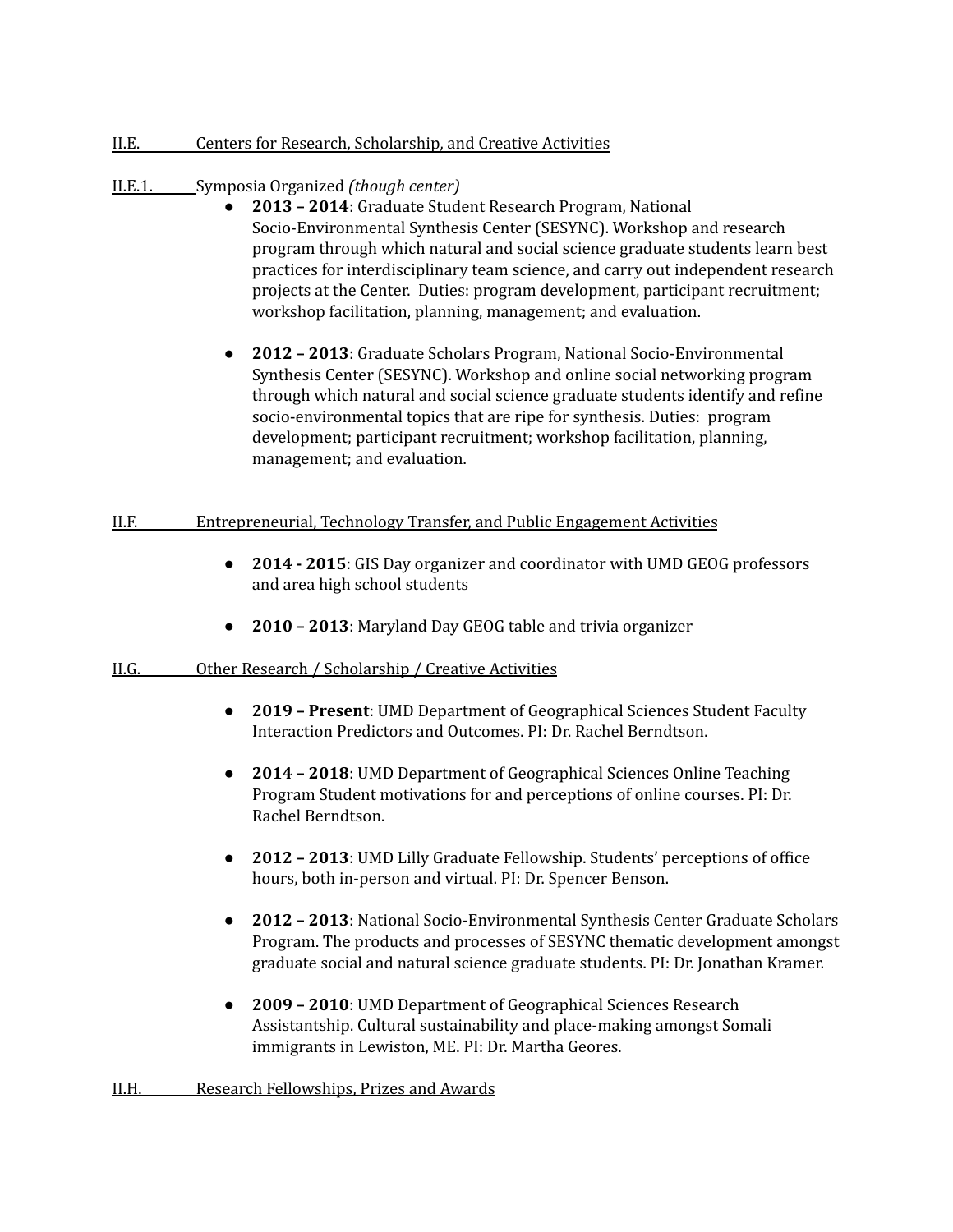- **2012 – 2013**. University of Maryland Program for Society and the Environment Fellowship.
- **2012 – 2013**. University of Maryland Center for Teaching Excellence Graduate Lilly Fellowship.
- **2012 – 2013**. University of Maryland Department of Geographical Sciences Human Geography Field Work Fellowship.
- **2009 – 2011**. University of Maryland Department of Geographical Sciences Graduate Fellowship.

## III. **Teaching, Extension, Mentoring, and Advising**

## III.A. Courses Taught

*Include courses taught in the last five years. Indicate approximate enrollments and any unusual formats.*

## **2015**:

- Summer GEOG212 Human Geography Lab: 18 students
- Summer GEOG330 (online) Society and Sustainability: 79 students
- Fall GEOG110 (freshman connection) World Regional Geography: 44 students
- Fall GEOG330 Society and Sustainability: 143 students

## **2016**:

- Summer GEOG330 (online) Society and Sustainability: 70 students
- Fall GEOG110 (freshman connection) World Regional Geography: 33 students
- Fall GEOG330 Society and Sustainability: 147 students
- Winter GEOG330 (online) Society and Sustainability: 47 students

## **2017**:

- Summer GEOG330 (online) Society and Sustainability: 62 students
- Fall GEOG110 (freshman connection) World Regional Geography: 32 students
- Fall GEOG330 Society and Sustainability: 144 students
- Winter GEOG330 (online) Society and Sustainability: 48 students

## **2018**:

- Summer GEOG330 (study abroad Beijing, China) Society and Sustainability: 10 students
- Summer GEOG330 (online) Society and Sustainability: 56 students
- Fall GEOG110 (freshman connection) World Regional Geography: 40 students
- Fall GEOG330 Society and Sustainability: 150 students
- Winter GEOG330 (online) Society and Sustainability: 47 students

## **2019**:

- Summer Earth Science via Office of International and Executive Programs (OIEP) BSOS for Northwest University (China) students: 29
- Summer GEOG330 (online) Society and Sustainability: 35 students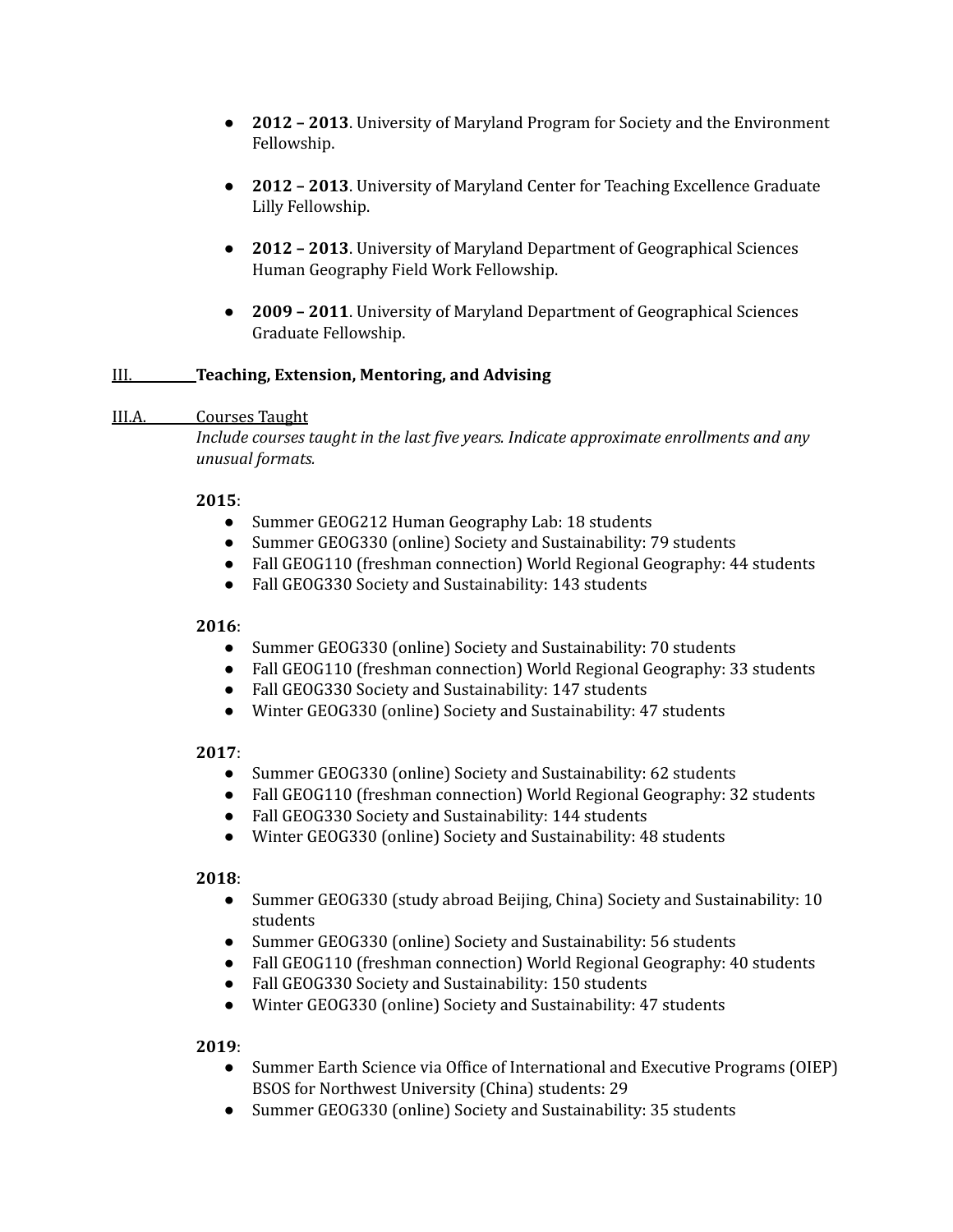- Fall GEOG110 (freshman connection) World Regional Geography: 36 students
- Fall GEOG330 Society and Sustainability: 150 students

2020:

- Winter GEOG330 (online) Society and Sustainability:
- Summer GEOG110 (online) World Regional Geography:
- Fall (online) Society and Sustainability:
- Fall (online) World Regional Geography:

2021:

- Summer GEOG110 (online) World Regional Geography:
- Fall GEOG330 Society and Sustainability:
- Fall GEO110 World Regional Geography:

2022

● Winter GEOG110 (online) World Regional Geography: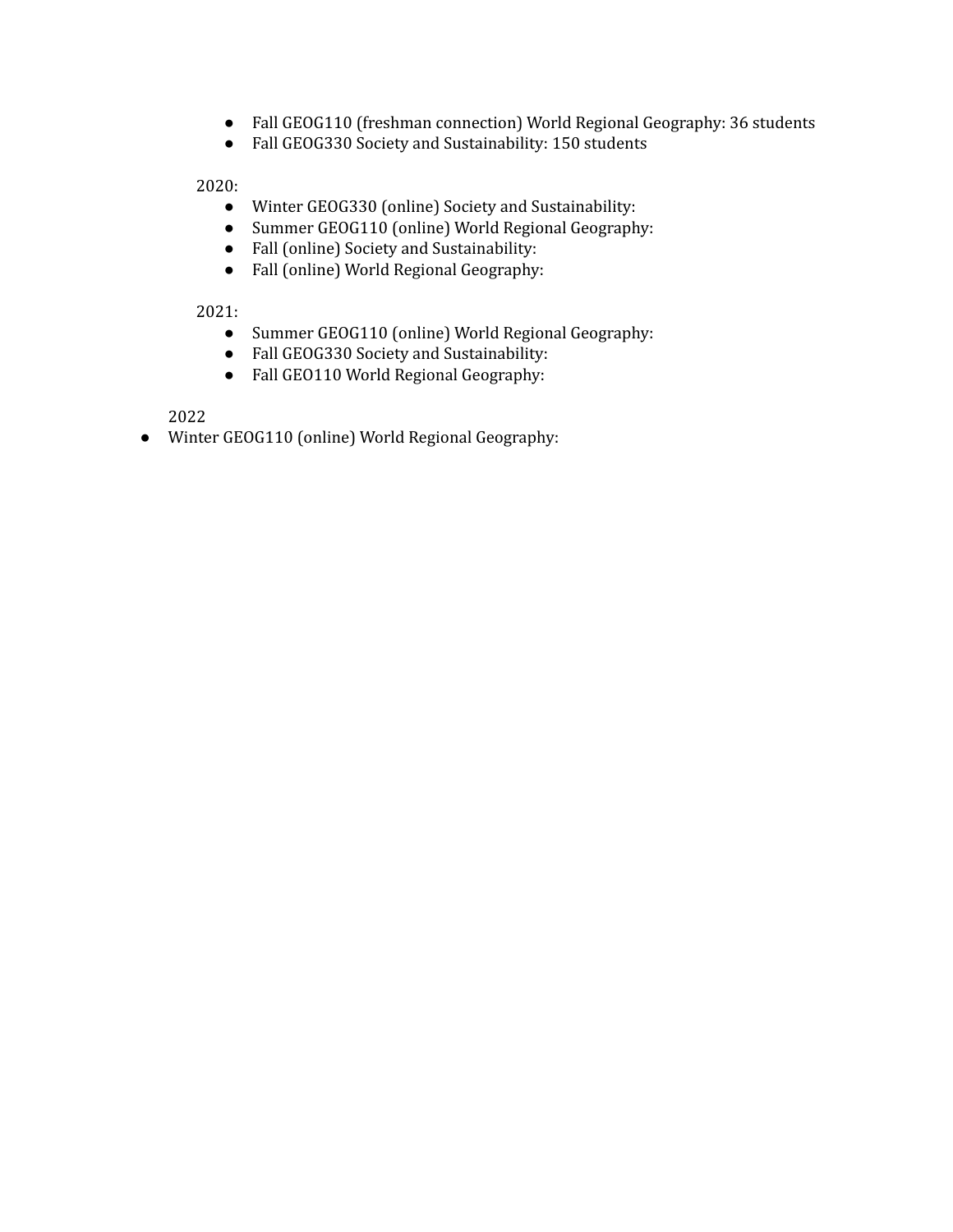#### III.B. Teaching Innovations

## III.B.1. Education Abroad Established

● **2018**: Summer GEOG330 (study abroad Beijing, China) Society and Sustainability.

Offered as a way for GEOG majors to earn departmental credit while studying abroad, and as a way to expand I-Series offerings through the Education Abroad office. The course focused on intersections of society and sustainability in the unique landscape of Beijing, China. Students studied a series of Chinese case studies towards balancing the country's desire to develop economically and socially while maintaining a pro-environmental future. The course was suited for students interested in international development, global resource flows and globalization, environmental sustainability, and urban planning. Students networked with sustainability professionals in Beijing, and broadened their understanding of the term sustainability by learning alongside Beijing Normal University students.

- III.B.2. Instructional Workshops and Seminars Established
	- **2015 – Present**: GEOG Teaching Assistant Orientation Session: Annual training for incoming and returning TAs. Includes a review of University, Graduate School, and Departmental policies and procedures for interaction with students, instructors, and fellow TAs
	- **2010 – 2015**: Undergraduate Research Symposium: Annual event through which undergraduate researchers present project outcomes and receive faculty feedback and evaluation. Undergrads trained on best practices for academic posters and presentations.
- III.B.3. Course or Curriculum Development

Course Development:

- GEOG110: World Regional Geography (online and in person sections)
- GEOG202: Human Geography (online)
- GEOG212: Human Geography lab
- GEOG330: Society and Sustainability (online and in person sections)
- GEOG398T: Sustainability and the City: Washington, DC's Green Landscape

Curriculum Development:

- **2019 – present**: In coordination with the Associate Chair, Undergraduate Director, and faculty committees, drafting course sequencing, requirements, and General Education proposals for new Computational Earth System Science concentration.
- **2014 – present**: Served on GEOG's Graduate Committee to evaluate and discuss changes to the MS and Ph.D. curricula.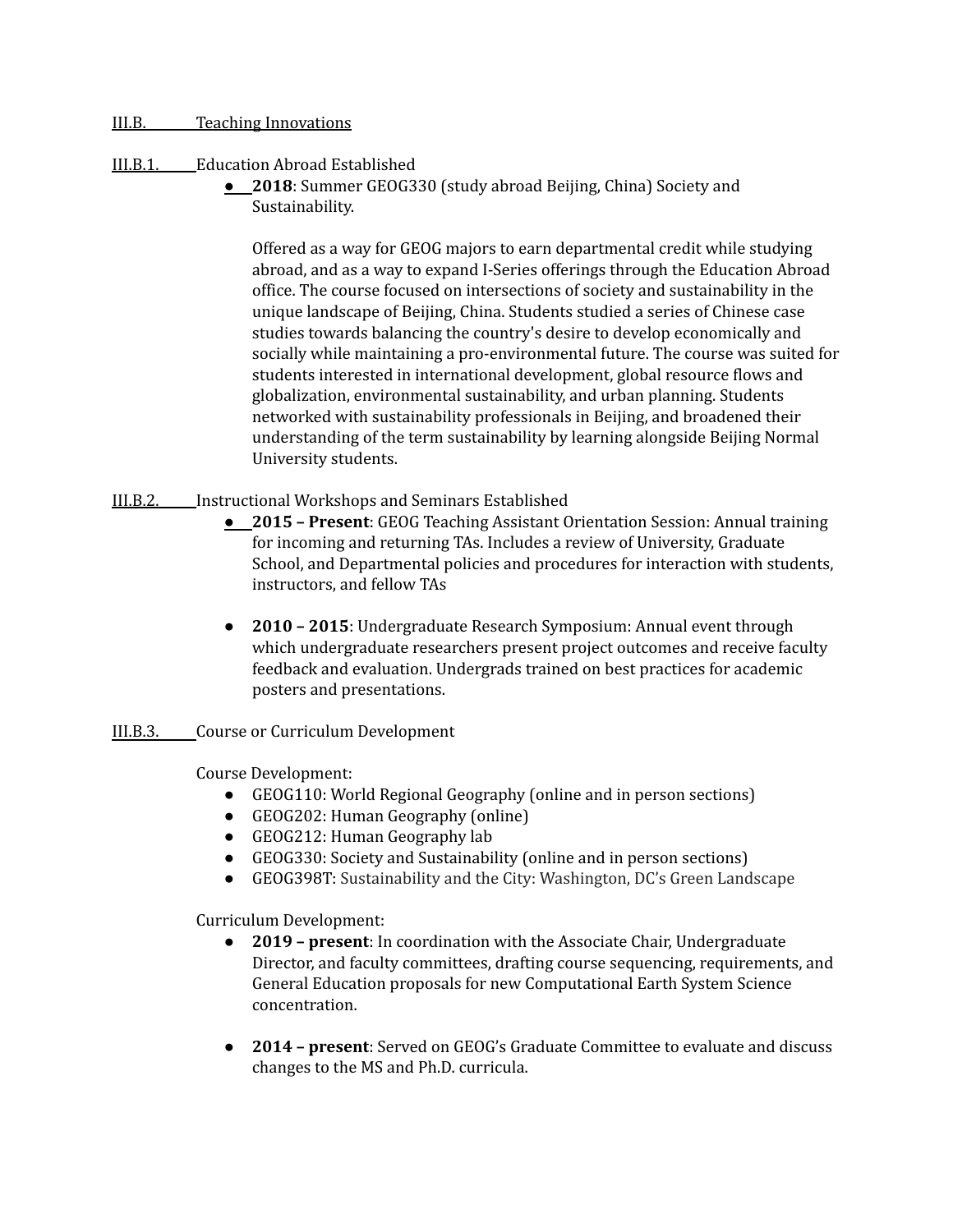- **2014 – 2016**: In coordination with the Associate Chair, revised GEOG's undergraduate, MS, and Ph.D. curricula to right-size the number and topic of courses to the current number and expertise of the tenured and tenure track faculty.
- **2010 – 2015**: Served on GEOG's Undergraduate Committee to evaluate and discuss changes to the BS curriculum.
- **2014**: In coordination with Graduate and Undergraduate Directors, developed GEOG's new combined BS/MS program and curriculum.
- **2010 – 2013**: In coordination with Undergraduate Director, transitioned GEOG courses from CORE to General Education curricula for undergraduate program.

## III.C. Advising: Research or Clinical

*This refers to students whose projects the faculty has supervised as adviser, committee chair, or committee member (indicate role). The name of student, academic year(s) involved, and the name of institution if other than UMD should be indicated, as well as placement of the student(s), if the project is completed. List completed work first.*

## III.C.1. Undergraduate

GEOG Honors Program Advisees as Faculty Mentor:

- **2014**: Honors advisor for Valarie Austin's research on *"Geography of a Public School: Use of Place in the Success of Multi-tiered Systems.*
- **2015**: Honors advisor for Brady Woods' research on *"Predictive Route Analysis for Terrorist and Transnational Criminal Organizations (TCOs) at a Global, Multi-modal Scale.*
- **2015**: Honors advisor for Colleen Shipley and Vincent Bergamo's research on *"I'm Just Here So I Won't Lose Points:" Assessing the Use of Online Teaching in GEOG211.*
- **2016**: Honors advisor for Alycia Roberson's research on *"Enhancing Teaching Assistant Development at the University of Maryland – A Guidebook."*
- **2017**: Honors advisor for Madeline Guy's research on *"Impact of Technical Note Taking on Academic Performance."*
- **2020**: Independent studies advisor for Ariel Golightly on *"Best Practices towards Student-Faculty Interaction via Of ice Hour"*

## III.D. Mentorship

## III.D.1. Other

● **2012-Present**: Association of American Geographer's Career Mentor and Resume Workshop Mentor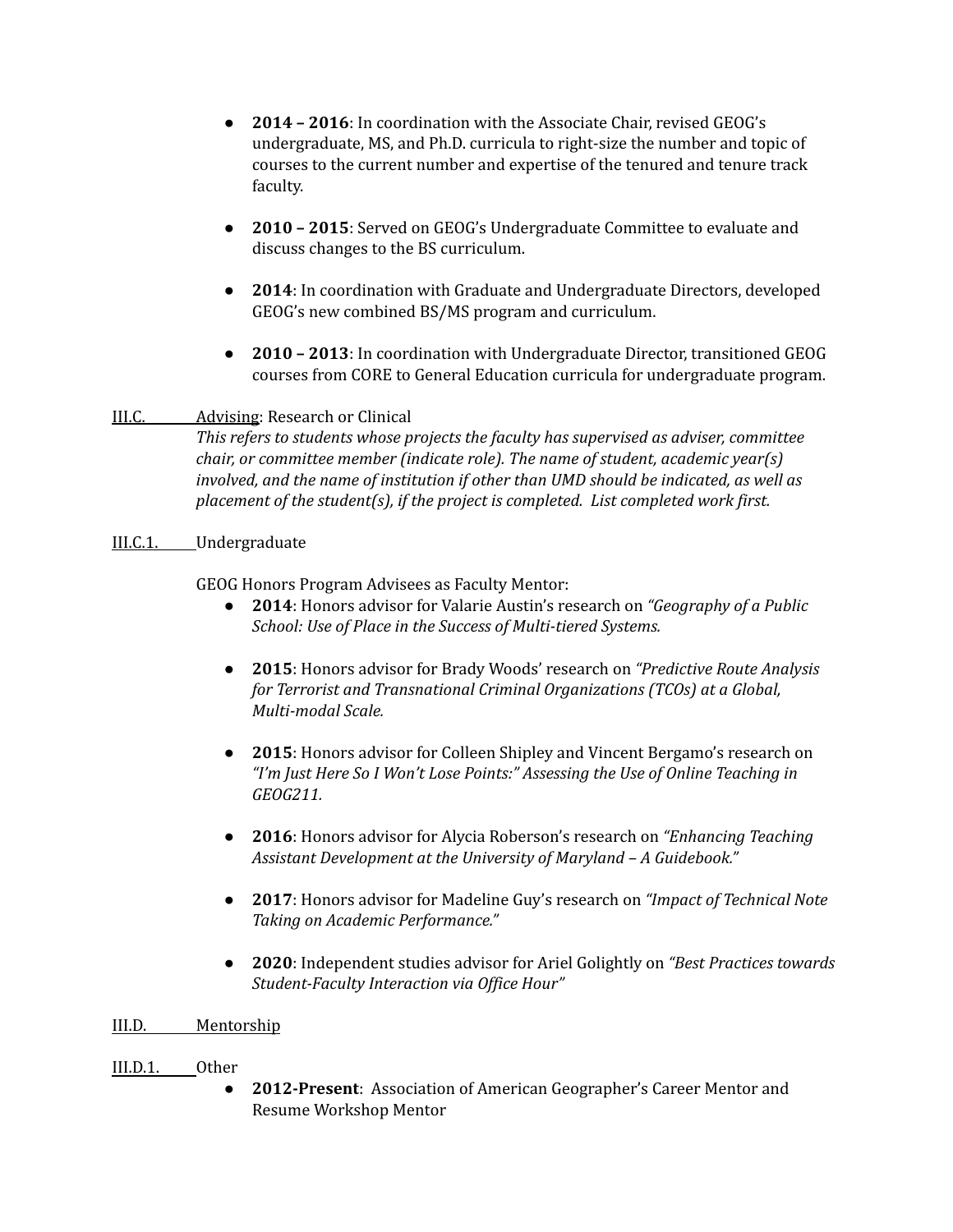- **2013-2015**: Mentor and Founder, UMD GEOG Graduate Student Mentorship Initiative
- **2012-2013**: UMD Hillel Jewish Terp Mentor
- III.E. Advising: Other than Directed Research
- III.E.1. Undergraduate
	- **2014 – 2019**: UMD GEOG Honors Director
	- **2014 – 2016**: UMD GEOG Faculty Advisor (approximately 12 students/semester) for GEOG BS students
	- **2010 – 2012**: Undergraduate Academic Advisor for UMD GEOG BS students and GIS Minors

#### III.E.2. Master's

● **2014 – Present**: MS coordinator and academic program advisor (approximately 4 students/year)

#### III.E.3. Doctoral

● **2014 – Present**: Ph.D. coordinator and academic program advisor (approximately 60 students/year)

#### III.E.4. Other Advising Activities

*(Include advising student groups, special assignments, recruiting, etc.)*

● **2017 – Present**: Faculty advisor for UMD GEOG Graduate Student Organization

## III.F. Professional and Extension Education

## III.F.1. Workshops

- **2018 – Present**: UMD GEOG Graduate Student Health and Wellness Series. Organized a series of mental health and wellness workshops for graduate students and faculty, including:
	- o Sarah Wilson (Stress and Mental Wellness Coordinator UMD UHC) on Stress Management for Graduate Students (April 2019)
	- o Dr. Noah Collins (Counselor UMD Counseling Center) on At Risk and In Distress Student Training for Faculty (August 2019)
	- o Wags for Wellness and Final Exams Relaxation Techniques (December 2019)
	- o Olivia Mays (Graduate Student Mental Health Advisor UMD UHC) on Wellness and Mental Health for Graduate Students (March 2020)
	- o Tom Ruggeiri (Faculty Staff Assistance Program UMD UHC) on Managing Stress and Anxiety during the Covid-19 pandemic (September 2020)
	- o Tomm Ruggeiri (Faculty Staff Assistance Program UMD UHC) on Returning to Work – Managing Covid Stress and Anxiety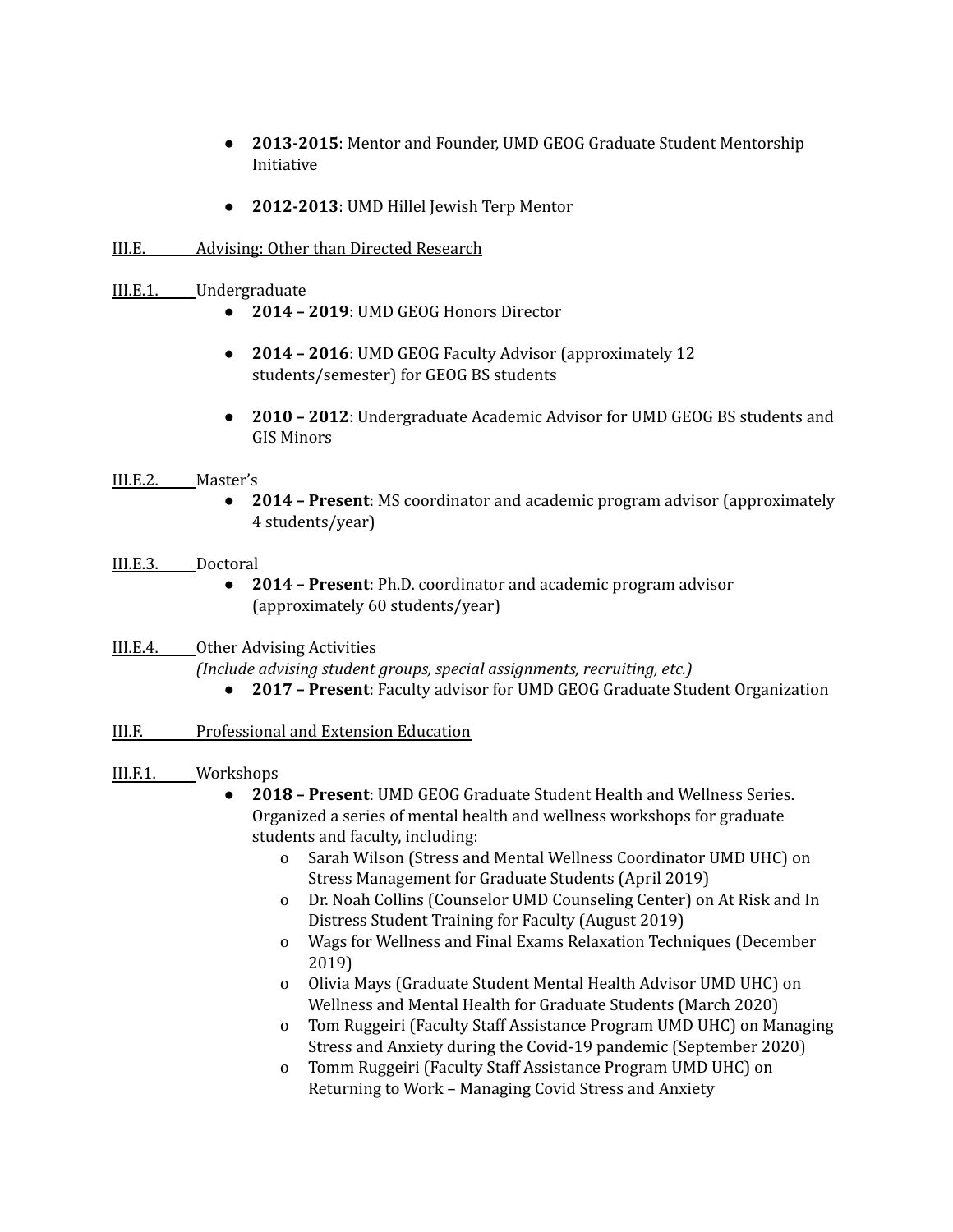III.F.2. Guest Lectures *(Presented in traditional classes or for someone else's program)*

- **2015-2017**: UMD Academic Sports Achievement Program (ASAP) Guest Lecturer (Host: Dr. Ronald Luna)
- **2015**: Beijing Normal University Geography Guest Lecturer (Host: Dr. Shunlin Liang)
- **2013**: UMD GEOG Guest Lecturer in GEOG130, Developing Countries (Host: Dr. Ronald Luna)
- **2012**: UMD GEOG Guest Lecturer in GEOG130, Developing Countries (Host: Dr. Ronald Luna)

## III.G. Contribution to Learning Outcomes Assessment

- **2015 – 2017**: BSOS Course Proposal and Curriculum Faculty Reviewer
- **2014 – 2017**: UMD GEOG Graduate Outcome Assessment coordinator. Collected, tallied, and produced GEOG's GOA reports for Graduate Director's review.
- **2010 – 2017**: UMD GEOG Departmental Reviewer for course VPACs. Help faculty form and finalize learning outcomes for new and modified courses for VPACs. Worked particularly on General Education learning outcomes.
- **2010 – 2013**: UMD GEOG Undergraduate Course Outcome Assessment coordinator. Collected, tallied and produced GEOG's Undergraduate Course Outcomes Assessment reports for Undergraduate Director's review.

## III.H. Teaching Awards

- **2020**: UMD Graduate School's Outstanding Coordinator of Graduate Studies (CGS) Award
- **2016**: UMD Men's Soccer Most Valuable Professor Award
- **2015**: UMD GEOG Graduate Student Appreciation Award

## IV. **Service and Outreach**

- IV.A. Committees, Professional & Campus Service
- IV.A.1. Campus Service Department
	- **2019 – Present**: Departmental Advisory Committee
	- **2019 – 2020**: Human Dimensions of Global Change Faculty Search Committee
	- **2017 Present**: Faculty advisor for Graduate Student Organization
	- **2014 – Present**: Graduate Committee
	- **2010 – 2015**: Undergraduate Committee
	- **2010 - 2013**: Maryland Day Coordinator
	- **2009 – 2013**: Geography Club Grad Student Representative